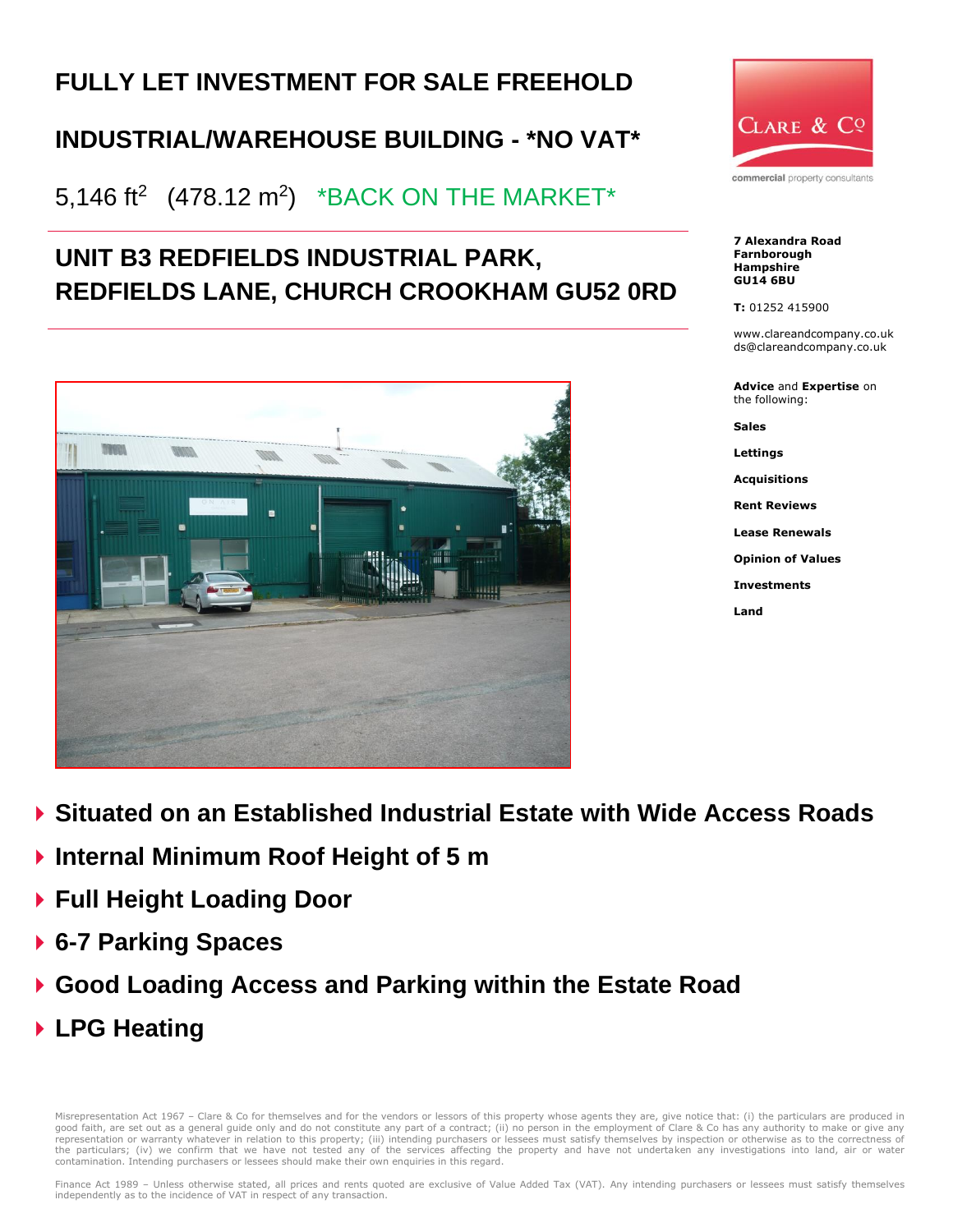

## **LOCATION**

Redfields Park is situated on the east side of Redfields Lane, Church Crookham, about two miles south of Fleet. The Park is easily accessed from junctions 4, 4A & 5 of the M3 motorway. From Fleet, there are fast and frequent train services to London (Waterloo), the best journey time in approximately 35 minutes. Farnborough airport is an approximate 10 minute drive.

## **DESCRIPTION**

The unit internally is almost square in shape, and has a full height loading door, a minimum ceiling height of 5m under the roofing steels, further features include fluorescent lighting, LPG heating and a storage mezzanine floor.





Archive Pictures